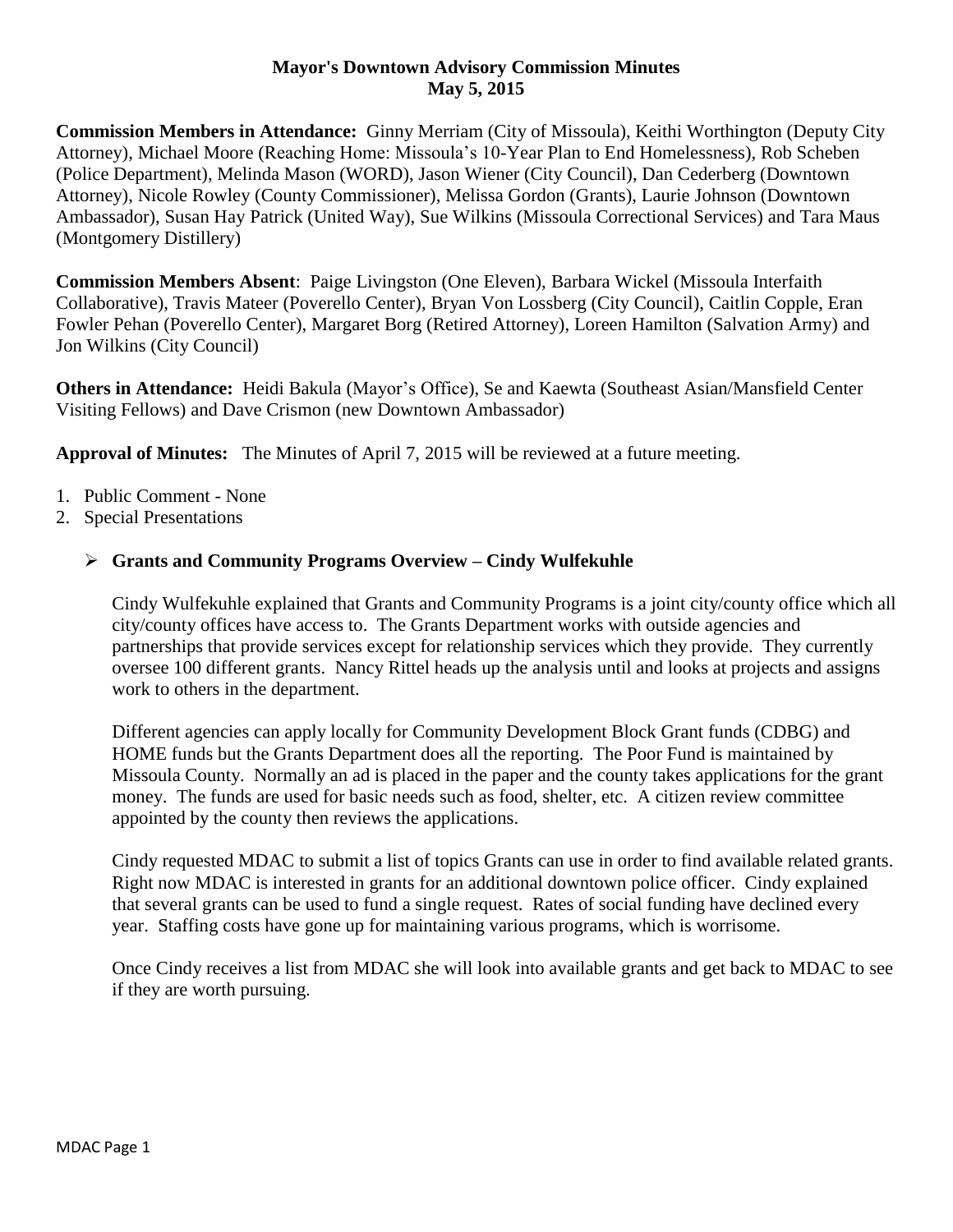### 3. Committee Updates

## **Crime and Prevention – Keithi Worthington and Rob Scheben**

#### Liquor Sale Guidelines

Keithi Worthington explained that the roll out of the No Sell List has been delayed until May 15, 2015 because it still requires a little more leg work. MDAC also needs to decide on a name for the program so the sign/sticker can be printed. All commission members decided on "Partners for Responsible Alcohol Sales."

Once Keithi receives the data from municipal court the next task will be to acquire photos since mug shots cannot be used. To start off she will provide each retailer with a packet and then updates will be sent by email.

#### Formation of New Retail Committee

Rob Scheben initiated a discussion with local business owners for an Organized Retail Crime Committee. At first mainly the larger box stores were interested but the news spread and now many smaller retailers are interested in forming their own committee. Rob will be facilitating the meeting and provide safety training, information on shoplifting, burglary and surveillance. Rob just needs to help them work towards finding a place and an agreed upon time for the meetings.

#### **Real Change Promotion – Ginny Merriam**

Ginny Merriam explained that the committee met in April and decided that they wanted to work towards one single message instead of working on multiple campaigns. The main issues are not giving money to panhandlers and giving the money to the Homeless Outreach Teams (HOT). This was proposed to the Business Improvement District Board and Finance Committee (BID) – don't feed addiction, stop addiction, give a donation directly to the HOT team and not to panhandlers. Erin Steele of United Way is helping with strategic solutions to come up with new branding for the program. The BID gave MDAC \$5,000 towards rebranding the Real Change program. Erin is looking at what picture conveys this idea. The BID is okay with disseminating more carafes to collect donations but the Real Change committee is thinking about taking a break and BID said they were fine with that too. There was some discussion about a mechanism that allows people to donate to the HOT team online or by phone.

# **Built Environment – Margaret Borg & Ginny Merriam –** No Update

#### **Human Services – Jason Wiener and Susan Hay Patrick –** No Update

#### **Updates on Other Projects**

#### Additional Downtown Officer – Dan Cederberg and Jon Wilkins

Dan Cederberg reported that after he met with the mayor and Chief Brady he was told that it would not be possible to get a new officer in the upcoming budget year, but possibly in FY17. Currently the police department is three officers short.

Unsworn officers are not a great option because they only carry pepper spray and a radio and only have so much authority; however the mayor and the police chief believe they are a better option since three unsworn officers can be hired to every sworn officer.